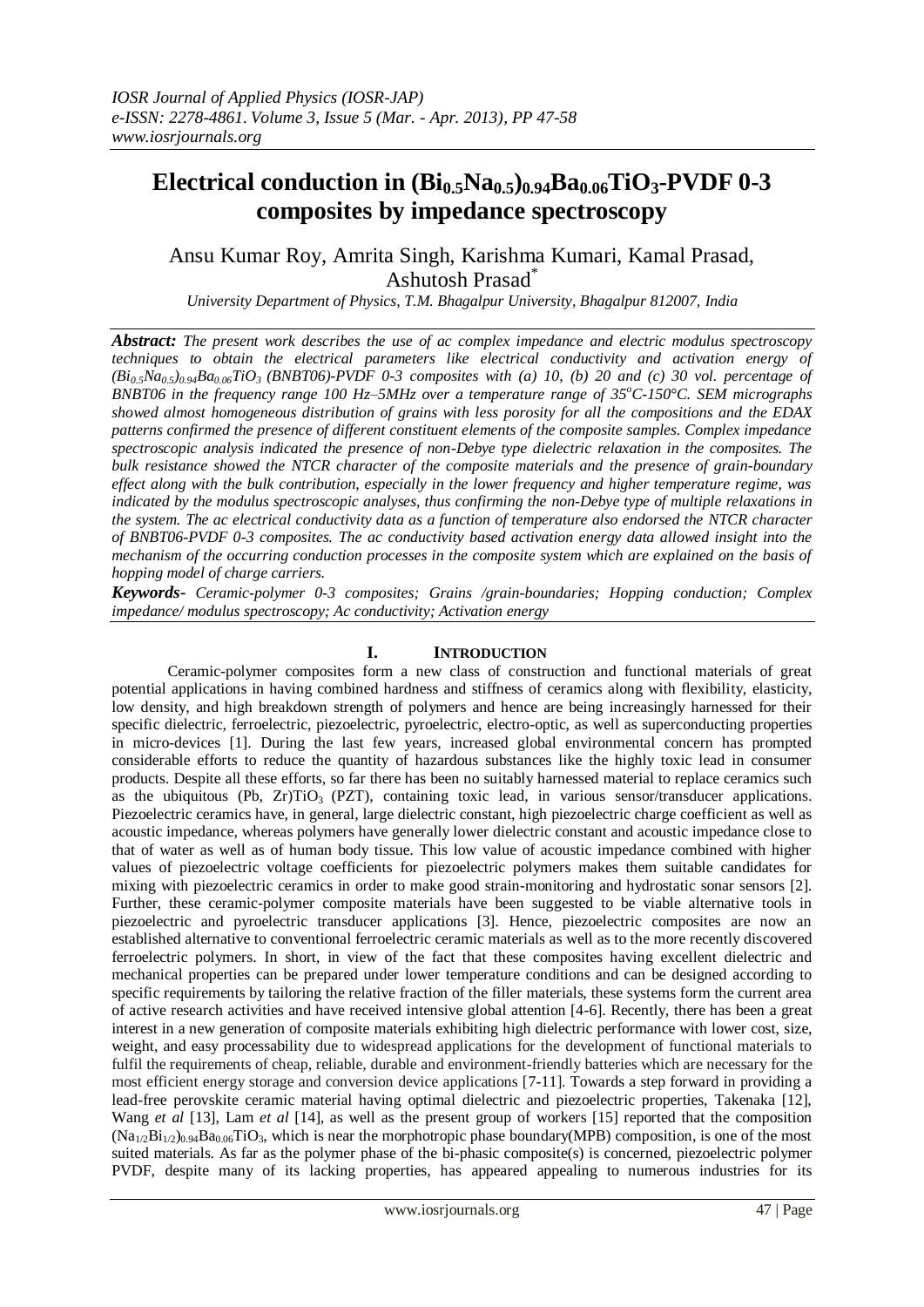inexpensive, lightweight, biologically compatible and mechanically stable structure. It can undertake large amount of deformation while sustaining large forces. It has expeditious response time, very low density, and distinguished flexibility when compared to those of electro-active ceramics and shape memory alloys. The piezoelectric PVDF and its copolymers are widely used materials in both actuation and sensing appliances. The AC electrical studies of the polymers reveal some structural details and add valuable complementary information relevant to electrical applications of ceramic-polymer composite materials. The contribution of polymer to grain (bulk), grain boundaries and the electrode effects can be studied by frequency dependent measurements and thus it can give the valuable information related to microstructural details about electrical applications of polymer materials [16]. Further, it is well known that the complex impedance spectroscopy (CIS) is a powerful tool for characterizing the dynamics of bound or mobile charges in the bulk or interfacial regions of any kind of solid or liquid material: ionic, semiconducting, mixed electronic– ionic, and even insulators (dielectrics) and complex modulus spectroscopy (CMS) is an alternative approach to explore electrical properties of the material and magnify any other effects (which are unidentifiable or superimposed on the others in the CIS technique) present in the sample. It is an important and convenient tool to determine, analyze and interpret the dynamical aspects of electrical transport phenomena (i.e. parameters such as carrier/ion hopping rate, conductivity relaxation time, etc.). In the heterogeneous system (i.e., mixed state of polymer + ceramic), it is necessary to explain the impedance spectroscopy along with the modulus spectroscopy to understand the complete relaxation and conduction mechanism present in the samples. In the polymer phase, segmental chains are involved in the relaxation process [17] whereas in ceramic phase, dipoles are involved and the conductivity of two systems is different in nature. An extensive literature survey revealed that the ac conductivity studies on  $(B_{10}S_{10}S_{0.94}Ba_{0.06}TiO_3(BNBT06)-PVDF$  (ceramic-polymer) 0-3 composites in the light of complex impedance and electric modulus spectroscopy have not been undertaken in the recent past. In view of the aforesaid facts, the present work relating to the study of the ac conduction in BNBT06/PVDF 0-3 composite samples having 10, 20 and 30 volume percent of BNBT06 powder via complex impedance and electric modulus spectroscopy analyses has been undertaken.

## **II. EXPERIMENTAL PROCEDURE**

Polycrystalline ceramic samples of  $(Bi_{0.5}Na_{0.5})_{0.94}Ba_{0.06}TiO_3$  were prepared by a high-temperature solidstate reaction technique at 1160ºC for about 3h and the fabricated compact green pellets were sintered at an optimized temperature of 1180ºC for about 2h.in air atmosphere. The XRD patterns at the room temperature were observed on calcined powder of BNBT06 with an X-ray diffractometer (X'pert-PRO, USA), using Cu  $K_{\alpha}$ radiation ( $\lambda = 1.5405$  Å) over a broad range of Bragg angles ( $20^{\circ} \le 20 \le 80^{\circ}$ ). The patterns confirmed the tetragonal unit cell structure for the ceramic. BNBT06/PVDF 0-3 composite samples having 10, 20 and 30 volume percentage of BNBT06 powder were fabricated by solution cast method (using DMF as the solvent for PVDF) at an elevated temperature  $(\sim 70^{\circ}C \cdot 80^{\circ}C)$  under constant stirring with the help of a magnetic stirrer. The composite samples in the molten (viscous) state were poured into shallow cylindrical and rectangular stainless steel dies and then were allowed to dry for a few days in open air. The fabricated composites were taken out of the dies and were then cut into the disk-shaped pieces of suitable thicknesses and were allowed to dry further before any measurements on them were made. The green samples were then polished and painted on both sides by the use of high grade silver paste (Ted Pele, USA). Microstructures of the fabricated composites were observed at room temperature by using a scanning electron microscope (JEOL-JSM840A).The room temperature dielectric constant  $(\varepsilon_r)$  and loss tangent (tan $\delta$ ) (and hence dielectric loss as well as the ac conductivity) of the different composite samples were evaluated in the frequency range 100Hz-5 MHz and between the ambient temperature and 150°C through the use of capacitance  $(C_p)$  data provided by a computer interfaced LCR Hi-Tester (HIOKI 3532-50, Japan) on a symmetrical cell of type  $Ag|$  Composite  $Ag$ , where Ag is a conductive paint coated on either side of the pellet.

## **III. RESULTS AND DISCUSSION**

Figure 1 shows the EDAX patterns and SEM micrographs (insets) for the BNBT06-PVDF 0-3 composites having (a) 10, (b) 20 and (c) 30 vol. % of BNBT06 ceramic fillers. SEM micrographs of the fractured surfaces showed that the particle distribution in the grains is not strictly homogeneous. Some areas of agglomeration of particles in the grains are also seen in the micrographs. EDAX patterns confirmed the presence of different constituent elements of the composite samples like Bi, Na, Ba, Ti, O, C etc.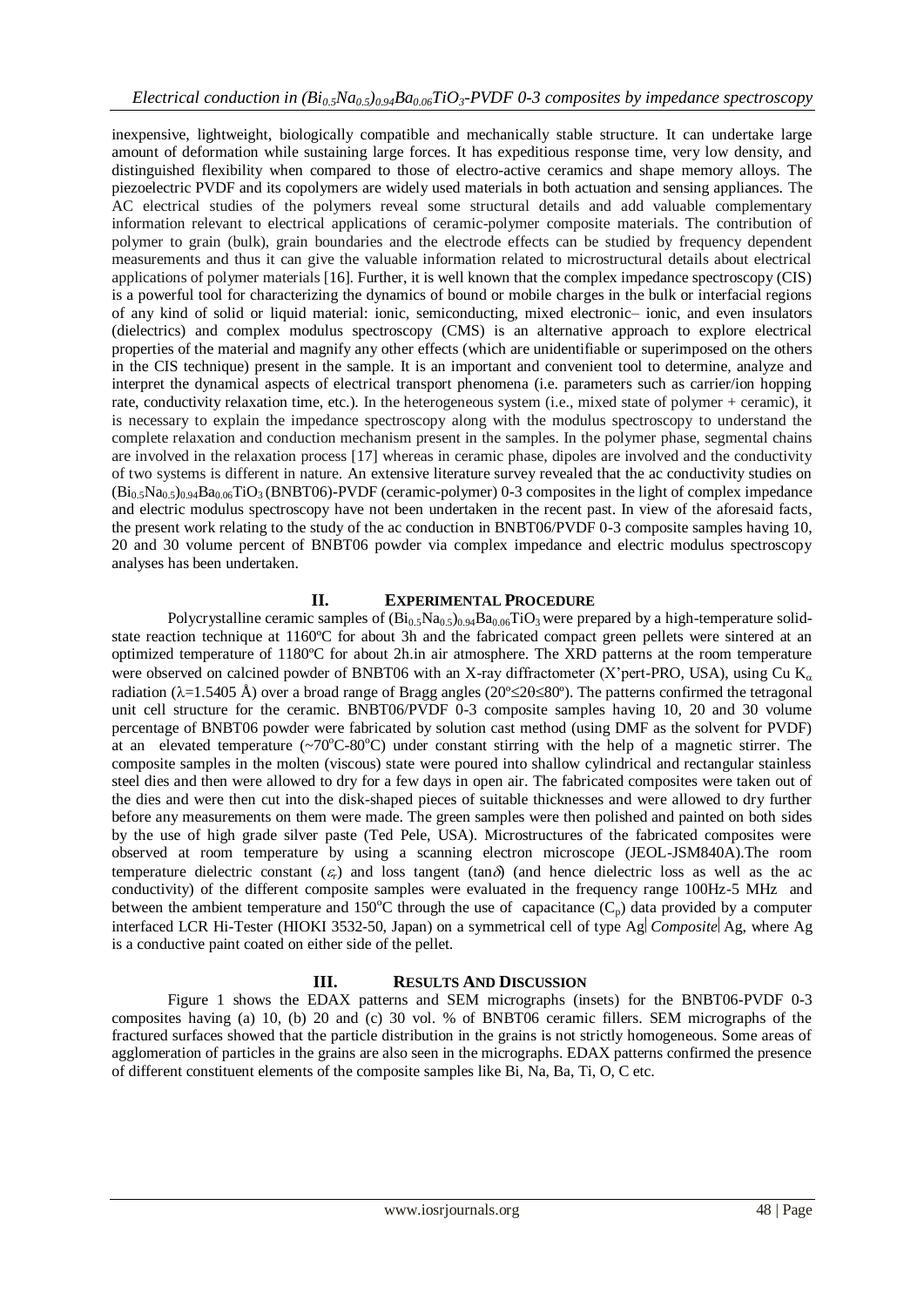

**Fig. 1** EDAX patterns and SEM micrographs (insets) of  $(Bi_{0.5}Na_{0.5})_{0.94}Ba_{0.06}TiO_3(BNBT06)$ -PVDF 0-3 **composites having (a) 10, (b) 20 and (c) 30 vol.% of BNBT06.**

Figure 2 (a)-(c).shows the Z<sup>'</sup> (*f*) and Z<sup>"</sup> (*f*) plots for BNBT06-PVDF 0-3 composites having (a) 10, (b) 20 and (c) 30 vol. % of BNBT06 ceramic fillers at several temperatures between ambient temperature and 150°C. From the plots it is seen that at lower temperatures Z' is found to decrease monotonically with increasing frequency up to a certain limiting frequency (~10kHz) above which it becomes almost frequency independent. The higher values of Z' at lower frequencies and higher temperatures means the polarization in the test material is larger. The temperature where this frequency-dependent to frequency-independent change of Z' occurs, varies with frequency in different material compositions. This also signifies that the resistive grain boundaries become conducting at these temperatures and that the grain boundaries are not relaxing even at the highest measurement ranges of frequency and temperature. Z′′(*f*) plots showed almost identical monotonically decreasing type of variation up to a certain frequency limit ~10kHz beyond which they merge together at a very low value of  $Z^{\prime}$  to show frequency- independent nature of variation extending up to the highest frequency limit at all the chosen temperatures. The merger of  $Z''$  (as well as of  $Z'$ ) at higher frequencies for all the temperatures indicate possible release of space charge polarization/accumulation at the boundaries of homogeneous phases in the test material system under the applied external field. At lower temperatures, monotonic decrease of Z" indicated that at lower temperatures the relaxation is absent in the material system. This means that relaxation species are immobile defects and the orientation effects may be associated. Also, the decreasing magnitudes of Z′ and Z′′ with increasing frequencies would imply that relaxation in the material system is temperature-dependent, and there is apparently not a single relaxation time. Fig (d) (from top to bottom) shows the frequency dependent variation of real and imaginary parts  $(Z'$  and  $Z'$ ), respectively, for the three compositions at the room temperature. From the plots it is seen that in the lower frequency region the magnitude of  $Z^{\prime}$  decreases from ~110 MΩ to 60 MΩ with increase in volume content of the ceramic filler from 10% to 30%, as shown in the *bottom figure*. However, the trend of ceramic filler concentration dependent variation of Z' in the lower frequency region is just opposite to that of  $Z^{\prime}$  in the sense that it increases from ~9.5 MΩ to 12 MΩ with an increase in volume content of the ceramic filler from 10% to 30%, as shown in the upper half of Fig. 2(d)*,* thereby showing an increased resistive grain boundaries' contribution with increase in volume content of the ceramic filler in the composite.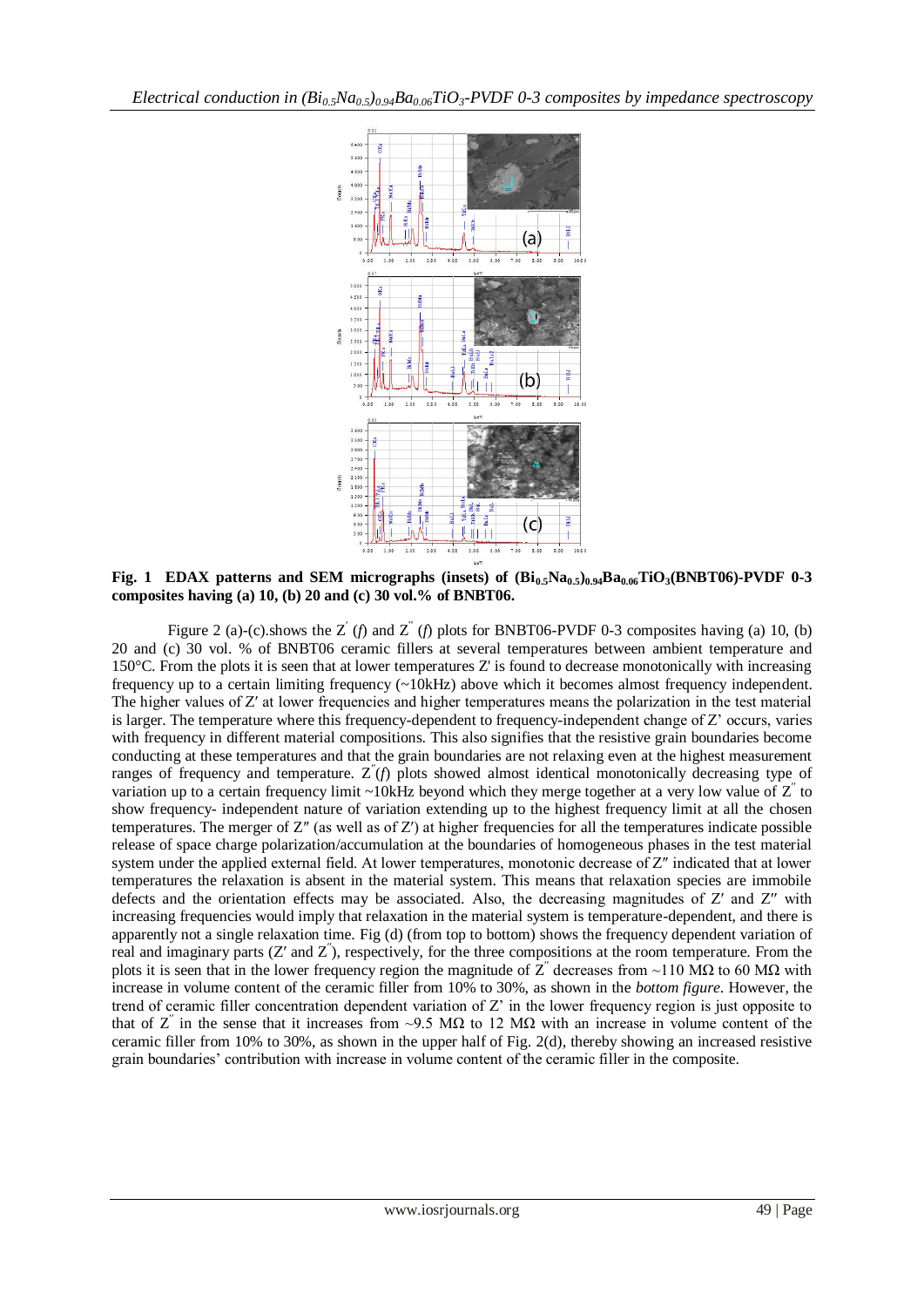

**Fig. 2(a)-(c) Frequency dependent variation of real and imaginary parts (Z' and Z'') of complex impedance (***Z\****) of (Bi0.5Na0.5)0.94Ba0.06TiO3 (BNBT06)-PVDF 0-3 composites having (a) 10, (b) 20 and (c) 30 vol. percentage of BNBT06 at different indicated temperatures. Fig.(d) (from up to down) shows the frequency dependent variation of real and imaginary parts (Z' and Z''), respectively, for the three compositions at the room temperature**

Complex Impedance spectroscopy (CIS) is a powerful tool for characterizing many of the electrical properties of materials and their interfaces with electronically conducting electrodes. It may be used to investigate the dynamics of bound or mobile charges in the bulk or interfacial regions of any kind of solid or liquid material: ionic, semiconducting, mixed electronic–ionic, and even insulators (dielectrics). The CIS gives the direct correlation between the response of a real system and an idealized model circuit composed of discrete electrical components. An equivalent circuit based on impedance and electric modulus spectra provides the physical explanation to the processes occurring inside the material system. Most of the real ceramics contain grains and grain-boundary regions, which individually have very different physical properties. These regions are well observed in the impedance and modulus spectra. Electrical *ac* data may be presented in any of the four interrelated formalism: Relative permittivity ( $\varepsilon^*$ ) =  $\varepsilon^*$ - j $\varepsilon^*$ ; Impedance ( $Z^*$ ) =  $Z^*$ + j $Z^*$  = 1/jωC<sub>0</sub> $\varepsilon^*$ ; Electric modulus  $(M^*) = M' + jM'' = 1/\varepsilon^*$ ; Admittance  $(Y^*) = Y' + jY'' = j\omega C_0\varepsilon^*$ ; and tan  $\delta = \varepsilon' / \varepsilon' = M'' / M' = Z'/Z'' =$ Y''/Y', where  $\omega$ (=2 $\pi f$ ) is the angular frequency;  $C_0$  (=  $\varepsilon_0$ A/t) is the geometrical capacitance; j =  $\sqrt{-1}$ ;  $\varepsilon_0$  is the permittivity of free space  $(=8.854\times10^{-12} \text{ Fm}^{-1})$ ; *t* and *A* are the thickness and area of the pellet; and  $\delta$  is complementary to the phase angle (θ), as observed by the LCR Hi-Tester.

The electrical properties of the present composite material system have been first investigated using Complex Impedance Spectroscopy (CIS) technique. The Nyquist plots between Z' (*f*) and Z'(*f*) (actually, it is - $Z'$ , but for the sake of convenience only the modulus of the quantity  $(Z'')$  has been used in all of the plots drawn in the present work) for BNBT06-PVDF 0-3 composites having (a) 10, (b) 20 and (c) 30 vol. % of BNBT06 ceramic fillers at several temperatures between ambient temperature and 150°C are observed. The impedance spectrum is distinguished by semicircles. A series array of lone parallel RC combination  $(R_g, C_g)$  in series with a resistor  $(R_s)$  (though the almost frequency-independent data of  $R_s$  are not shown in any of the plots, for brevity sake) was found to best fit the experimental data for the given composition, thereby indicating the contribution from intrinsic grains in the samples. No other relaxation mechanism, such as the grain-boundaries or electrode effects in the sample could be identified through the CIS technique in the studied frequency range. A single semicircle indicates that only one primary mechanism is responsible for the electrical conduction within the sample between the temperature of ambience and  $150^{\circ}$ C.In other words, the absence of other semicircles in the complex impedance plots suggest the dominance of bulk contributions in the composite. With increasing temperature, intercept points on the real axis are shown to shift towards the origin. However, the different semicircles from whose radii  $R<sub>g</sub>$  were evaluated for the composite having 30 vol. % of the ceramic filler corresponding to the different measurement temperatures have not been shown in the plots, for brevity sake.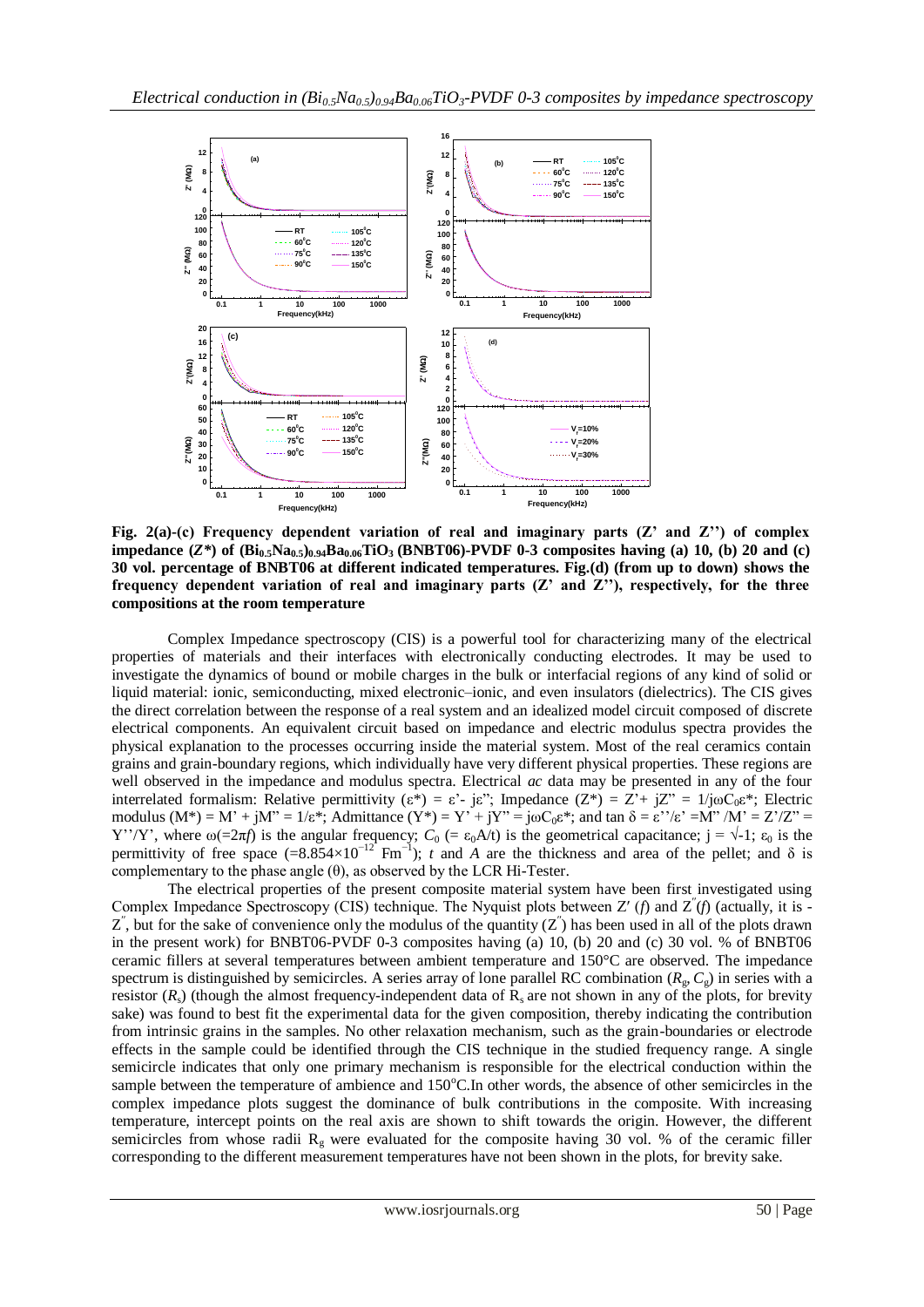

**Fig. 3(a)-(c) Complex impedance plots for (Bi0.5Na0.5)0.94Ba0.06TiO3 (BNBT06)-PVDF 0-3 composites having (a) 10, (b) 20 and (c) 30 vol. percentage of BNBT06 at different indicated temperatures. Insert to Fig. (c) shows the complex impedance plots for the three compositions at the room temperature.**



**Fig. 4 Variation of grain resistance vs. temperature for (Bi0.5Na0.5)0.94Ba0.06TiO3 (BNBT06)-PVDF 0-3 composites with 30 vol. percentage of BNBT06. Insert to the figure shows the linear fitting parameters for the variation.**

Figure 3(a)-(c) shows temperature-dependent impedance spectra (Nyquist plots) of  $(Bi<sub>0.5</sub>Na<sub>0.5</sub>)<sub>0.94</sub>Ba<sub>0.06</sub>TiO<sub>3</sub>$  (BNBT06)-PVDF 0-3 composites having (a) 10, (b) 20 and (c) 30 vol. percentage of BNBT06. It was observed that for the composites having 10 and 20 volume percentage of the ceramic filler showed very high order of insulating properties in giving plots in the form of almost straight lines parallel to the ordinate, as is evident in Fig. 3(a) and 3(b). However, the resulting curves for the composite having 30 volume percentage of the ceramic filler, as shown in Fig.3(c), showed a tendency to bend towards the abscissa to form semicircles with their centres below the real axis, having comparatively larger radii and the radii decreasing with the increase of temperature, thereby representing the distribution of relaxation times in the test sample and indicating a decrease in the resistivity of the material with a clear-cut departure from the ideal Debye type behaviour. Figure 4 shows the temperature dependence of bulk resistance of BNBT06-PVDF 0-3 composite having 30 vol. percentage of BNBT06 evaluated from the semicircles of the Nyquist plots shown in Fig. 3(c). It indicates that the grain resistance monotonically decreases with increasing temperature and it shows the maximum and minimum values of about 370 M $\Omega$  and 100 M $\Omega$  at 60°C and 150°C, respectively. A reasonably good linear fit ( $r^2 \sim 0.97$ ) to this variation is also shown along with the plot with the fitting parameters inserted.

Complex modulus analysis is an alternative approach to explore electrical properties of the material and magnify any other effects present in the sample (which are unidentifiable or superimposed on the others in CIS technique) as a result of different relaxation time constants. It is an important and convenient tool to determine, analyze and interpret the dynamical aspects of electrical transport phenomena (i.e. parameters such as carrier/ion hopping rate, conductivity relaxation time, etc.). In order to analyze and interpret the experimental data, it is essential to have a model equivalent circuit that provides a realistic representation of the electrical properties. The modulus representation suppresses the unwanted effects of extrinsic relaxation often used in the analysis of dynamic conductivities of ionically conducting glasses. The dielectric modulus (M\*=1/ $\varepsilon$ \*) is frequently used in the analysis of dielectric data of ionic conductors [18]. The advantage of adopting complex electrical modulus spectra is that it can discriminate against electrode polarization and grain boundary conduction process. Using electric modulus analysis, it is easier to relate this phenomenon to other properties, especially the dynamical mechanical modulus and can be written as a single function of conductivity. Sinclair and West [19, 20] suggested the combined usage of impedance and modulus spectroscopic plots to rationalize the dielectric properties. Only one peak in  $Z''(f)$  vs. Z' (*f*) plots but two peaks in M" (*f*) vs. M<sup>3</sup> (*f*) plots at all the test temperatures for all the compositions taken for analysis in the present study suggest that the impedance data can be better analyzed by re-plotting them in the modulus formalism. The peak heights are proportional to *R* for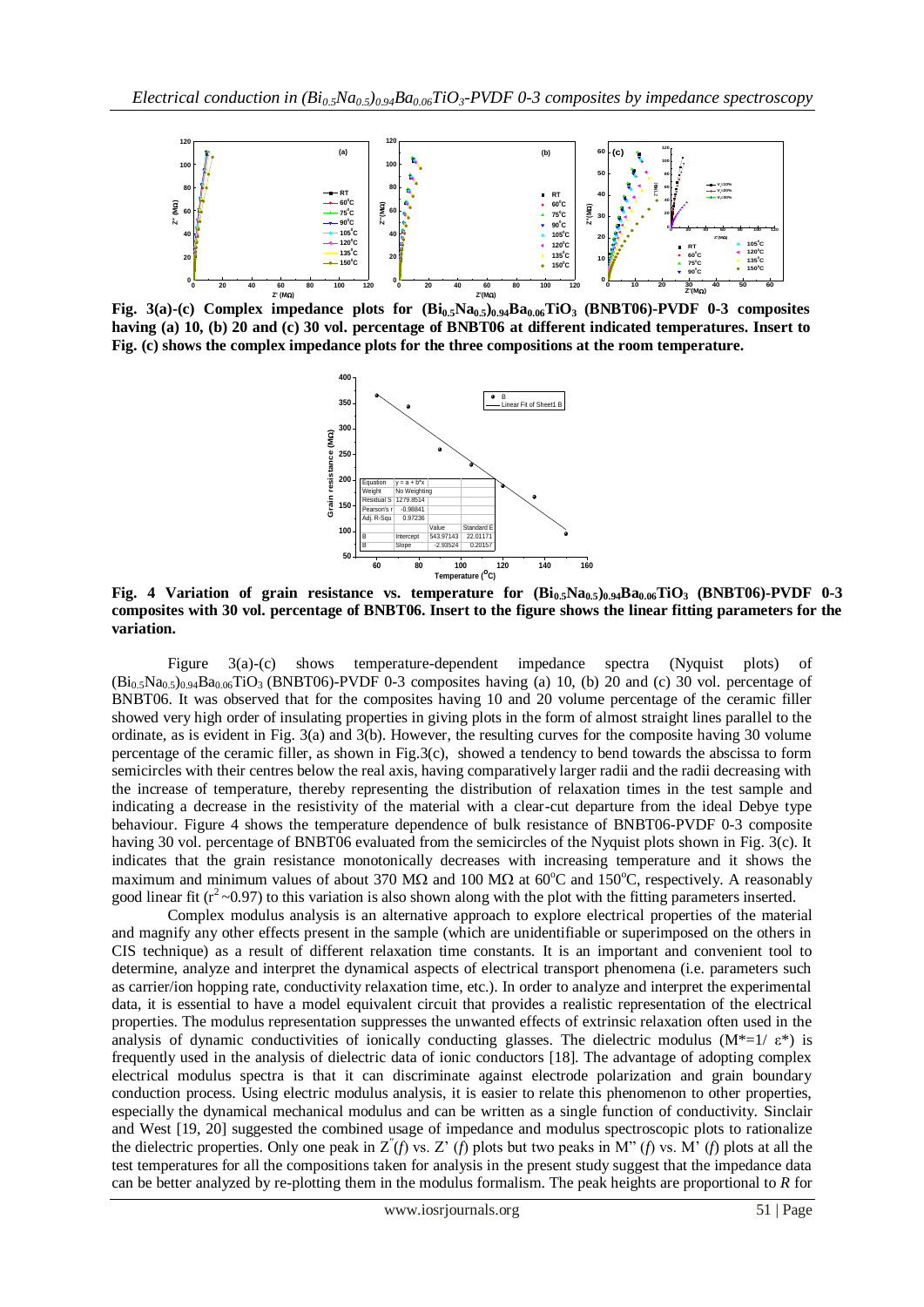the  $Z^{(n)}(f)$  vs.  $Z^{(n)}(f)$  plots and to  $C^{-1}$  for the M<sup>2</sup>(*f*) vs. M<sup>2</sup>(*f*) plots. Complex impedance plane plots of  $Z^{(n)}$  versus  $Z^{(n)}$ (where *Z*' and *Z*<sup>'</sup> are the real and imaginary parts of the complex impedance  $(Z^*)$ , respectively) are useful in determining the dominant resistance of a sample but are insensitive to the smaller values of resistances. Similarly, complex modulus plots are useful in determining the smallest capacitance. Thus, the power of combined usage of both impedance and modulus spectroscopy is that the *Z'*-Z'' plot highlights the phenomenon of largest resistance whereas *M*'' vs. M' picks up those of the smallest capacitance [21]. The additional contribution in the low frequency part to the specific semicircle is attributed to the blocking effect of the pores. Also, the poor separation of the overlapped semicircles is ascribed to the blocker (pore) size and if the blocker size is greater than  $1\mu$ m, it would lead to the overlapping of the semicircles [22].

Figure 5(a) and 5(b) shows the complex modulus plane plots for these compositions (having 10 and 20 vol. percentages of BNBT06) corresponding to the highest temperature of measurement i.e., at 150<sup>o</sup>C. Both the plots provide almost touching semicircles for grains and grain-boundaries with dominant grain-boundaries whereas the grain-boundaries could not be identified in the complex impedance plane (Nyquist) plots for the same compositions at the given temperature. These semicircles indicate that both grain and grain boundary capacitance started playing active roles in the conduction mechanism of the material system at higher temperatures.



**Fig. 5(a) & (b) Complex modulus plots corresponding to 150<sup>°</sup>C for**  $(Bi<sub>0.5</sub>Na<sub>0.5</sub>)<sub>0.94</sub>Ba<sub>0.06</sub>TiO<sub>3</sub> (BNBT06)-$ **PVDF 0-3 composites with (a) 10, (b) 20 vol. percentages of BNBT06.**



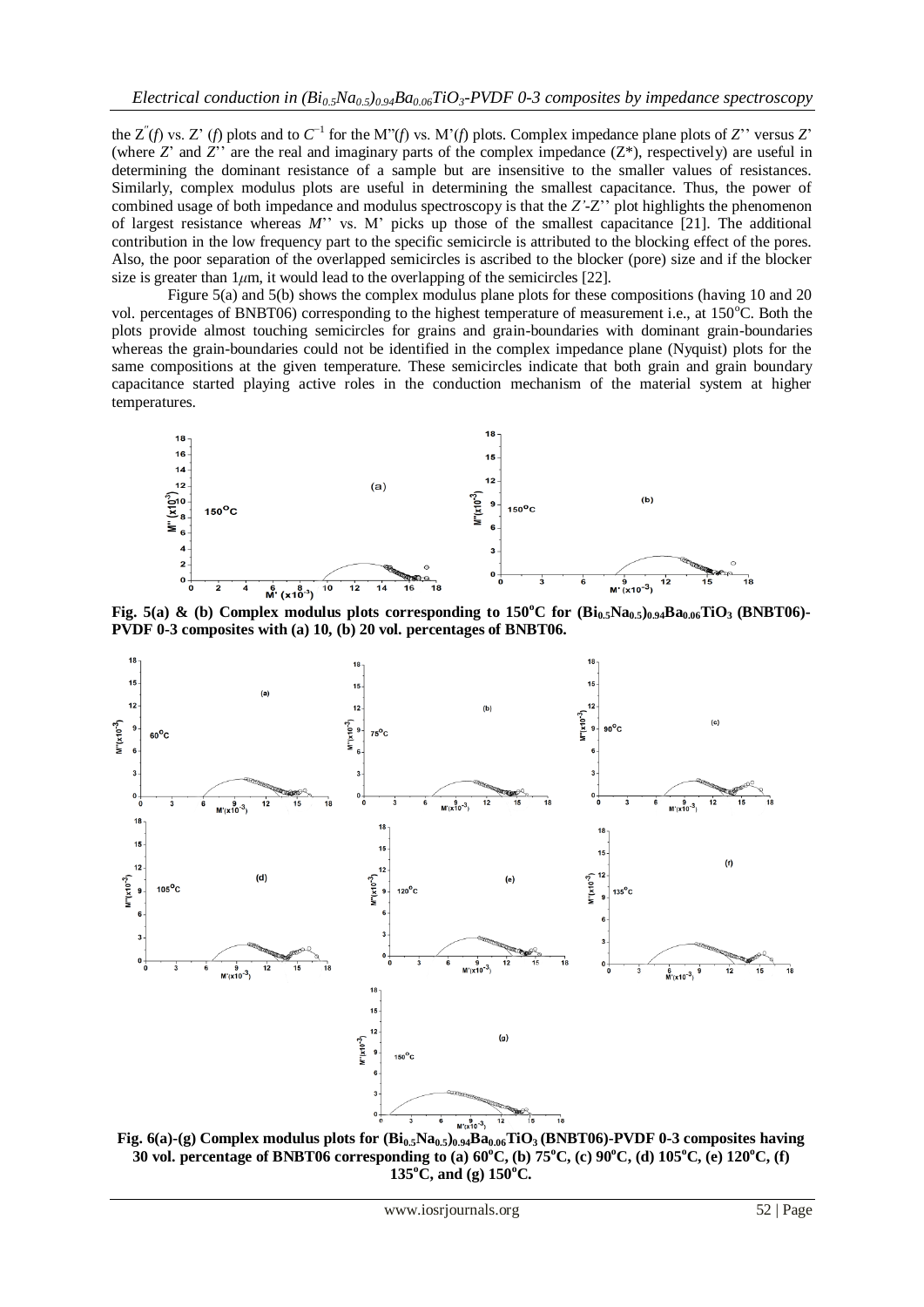Figure  $6(a)$ - $(g)$  shows the complex plane plots  $(M'$  vs. M' plots) for BNBT06-PVDF 0-3 composite having 30 vol. % of BNBT06 drawn at different temperatures between  $60^{\circ}$ C-150 $^{\circ}$ C at an equal interval of 15 $^{\circ}$ C. All these plots indicate the contribution of grain-boundaries along with grains in the process of charge transport inside the test composite. It is further seen that at lower temperatures the two semicircles corresponding to the grains and grain-boundaries appear almost touching each other with the dominant grain-boundaries (in view of larger semicircle for the grain-boundaries than that due to grains in all the cases) which act as barriers to the cross transport of charged carriers. Furthermore, with increasing temperatures the two semicircles gradually appear to separate from each other. At the same time, the radii of the grain-boundary semicircles go on increasing with increasing temperature, thereby showing the increasing dominance of the grain-boundary effect with the increase in temperature for PVDF-BNBT06 0-3 composite having 30 vol. % of BNBT06. As shown in Fig.  $6(g)$ , the two semicircles appear clearly separated from each other with the largest semicircle for the grainboundaries and smallest one for the corresponding grains, thereby showing the maximum dominance of grainboundaries over the grains in the given composition at the highest measurement temperature. Though the value of M" corresponding to the peaks is very low, but it is also seen to depend on the ceramic filler content in the composites. At the highest measurement temperature i.e. at 150°C, M" at the peak exhibits slight decrease (and the corresponding increase in capacitance C) as we see the two compositions having 10 vol. percent to 20 vol. percent of the ceramic filler, as shown in Fig. 5(a) and 5(b), respectively. On the other hand, an increase in peak M" (indicating a decrease in capacitance C) is shown for the composite having 30 vol. percent, as shown in Fig. 6(g). The imaginary parts of impedance and electric modulus are expressed as:

$$
Z'' = R[\omega RC/\{1 + (\omega RC)^2\}]
$$

$$
M'' = (C_0/C)[\omega RC/\{1+(\omega RC)^2\}]
$$

given by:

$$
\omega_{\text{max}} = 1/RC = \tau^{-1}
$$
\n(2)

\nFrom the above equations (1) and (2) the peak values of the imaginary parts of impedance and electric modulus are given as:

$$
Z''_{\text{max}} = R/2 \tag{3(a)}
$$

and

$$
M''_{\text{max}} = C_o / 2C \tag{3(b)}
$$

where  $C_0$  (=  $\varepsilon_0$ A/t) is the geometrical capacitance;  $\varepsilon_0$  is the permittivity of free space, 8.854×10<sup>-12</sup> Fm<sup>-1</sup>; *t* and *A* are the thickness and area of the pellet, as referred to earlier. Using the  $M''_{\text{max}}$  values from the semicircles corresponding to the grains of the samples in the  $M'' = f(M')$  plots for BNBT06-PVDF 0-3 composite having 30 vol. percentage of BNBT06 drawn at 120 $^{\circ}$ C, 135 $^{\circ}$ C and 150 $^{\circ}$ C, as shown in Fig. 6(e)-(g), and the samples' specifications like *t* and *A* along with the permittivity of free space  $(\epsilon_0)$ , C-values corresponding to the modeled *RC* circuit for the grains of the test sample were found out at those three temperatures. The spectra corresponding to 120<sup>o</sup>C, and 150<sup>o</sup>C, as shown in Fig. 6(e) and 6(g), respectively, indicated an increase in grain capacitance from 0.184 nF to 0.214 nF and hence a decrease in the grain resistance of the sample with increase in temperature [23]. It endorsed the NTCR type behaviour of the material. However, the peak corresponding to 135<sup>o</sup>C showed an increase in peak height of the right semicircle and consequent decreased value  $(-0.115 \text{ nF})$  in grain capacitance as compared with that corresponding to  $120^{\circ}$ C and  $150^{\circ}$ C. A similar increase in frequency exponents i.e., the low and high frequency hopping parameters  $(s<sub>1</sub>$  and  $s<sub>2</sub>)$  at 135<sup>o</sup>C has been observed (as may be seen later in Fig. 9). These results show a type of transition temperature at  $135^{\circ}$ C for the dominant hopping conduction taking place inside the test material.. In the light of the above, peak heights of the left semicircles in Fig. 6(e), 6(f), and 6(g) corresponding to the grain-boundaries were also analyzed. From the plots it is seen that on increasing the temperature from to  $120^{\circ}$ C 150 $^{\circ}$ C, the peak heights of the semicircles corresponding to the grain-boundaries increase from about 0.0026 to 0.0032, thereby indicating a decrease in grain-boundary capacitance and corresponding increase in grain-boundary resistance of the sample (since grain-boundary capacitance,  $C_{gb}$ , is inversely proportional to its resistance,  $R_{gb}$ ) with increase in temperature. It indicates the positive temperature coefficient of resistance (PTCR) type behaviour of the grain-boundaries of the test material. These results support the views of Sinclair and West [19, 20] that the inner fraction of a grain has semiconducting properties, whereas the grain-boundaries have insulating properties.

The real part of ac conductivity is given by:  
\n
$$
\sigma'_{ac} = \omega \varepsilon_o \varepsilon'' = \omega \varepsilon_0 \varepsilon_r \tan \delta
$$
\n(4)

where  $\omega = 2\pi f$ , *(f* being the frequency used);  $\varepsilon_o$  is the permittivity of free space (= 8.854 x 10<sup>-12</sup> Fm<sup>-1</sup>) and  $\varepsilon''$  is the dielectric loss factor, as referred to earlier. Thus,  $\sigma'_{ac}$  is directly related to the dielectric properties of the material. Alternatively, the real part of the dominant bulk conductivity may be evaluated from the impedance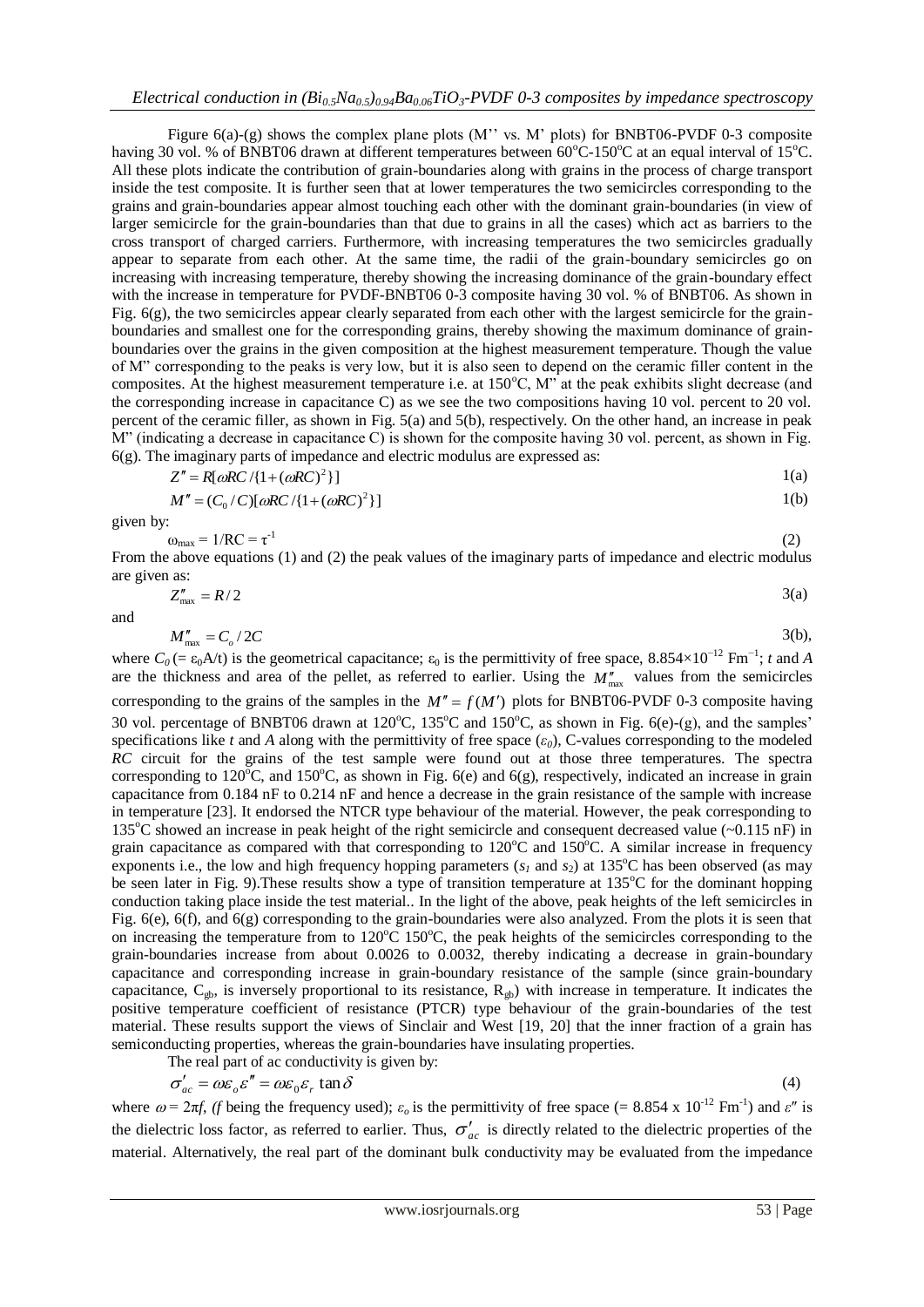spectrum using the relation  $\sigma'_{ac} = t / (Z'A)$ ; where *Z'* is the real part of complex impedance (intersection of semicircle on the real-axis in Z'' vs. Z' plot); *t* the thickness, and *A* the surface area of the sample.



**Fig. 7. Frequency dependence of real part of AC conductivity for (Bi0.5Na0.5)0.94Ba0.06TiO3 (BNBT06)- PVDF 0-3 composites with 30 vol. percentage of BNBT06 at different indicated temperatures. Inset: Frequency dependent loss factor of the composite at different temperatures.**

Figure 7 shows the log-log plot of the real part of ac electrical conductivity ( $\sigma'_{ac}$ ) versus frequency at different temperatures for BNBT06-PVDF 0-3 composite having 30 vol. % of BNBT06 filler. From the plot it is observed that the real part of ac conductivity changes by about three to four orders of magnitude in the measurement ranges of frequency (from 100 Hz to 5 MHz ) and temperature (from the temperature of ambience to  $150^{\circ}$ C). The plot indicated that the present material exhibited a low frequency dielectric dispersion (LFDD). Further, all the ζ'(*f*) curves were found to be merging at a high frequency (at ~500kHz) above which an opposite dispersion was observed, thereby suggesting the less defect mobility and low conductivity in the material [20].Furthermore, all the  $\sigma'(f)$  curves (as shown in Fig.7) corresponding to the different measurement temperatures are shown to provide sharp peaks in ac conductivity values at about 4 MHz beyond which the conductivity showed a sharp fall, with the sharpest fall at the highest measurement temperature i.e., at  $150^{\circ}$ C. This type of variation in ac conductivity in the highest measurement frequency region is due to the sudden enhancement in dielectric loss factor, as is evident in the inset of Fig. 7. Each of the curves clearly indicated at least two slopes-one in the lower and the other in the higher frequency region. The frequency dependence of ac conductivity does not seem to follow the simple Jonscher's power law. On the other hand, it is seen to follow a double power law [23-28] given as:

$$
\sigma_{ac} = \sigma_o + A\omega^{S_1} + B\omega^{S_2} \tag{5}
$$

where  $\sigma_o$  is the frequency independent (electronic or dc) part of ac conductivity. The exponent  $s_l$  ( $0 \le s_l \le 1$ ) characterizes the low frequency region i.e., to the grain-boundary conductivity, corresponding to translational ion hopping whereas the exponent  $s_2$  ( $0 < s_2 < 2$ ) characterizes the high frequency region i.e., to the grain conductivity indicating the existence of well localized relaxation/re-orientational process [26], the activation energy of which is ascribed to the reorientation ionic hopping. In the jump relaxation model (JRM) introduced by Funke [27] and extended by Elliot [28] to account for ionic conduction in solids, there is a high probability for a jumping ion to jump back (unsuccessful hop). However, if the neighbourhood becomes relaxed with respect to the ion's position, the ion stays in the new site. The conductivity in the low frequency region is associated with successful hops. Beyond the low frequency region, many hops are unsuccessful and as the frequency increases, there is higher possibility of more hops to be unsuccessful. The change in the ratio of successful to unsuccessful hops results in dispersive conductivity in the test material(s). In the perovskite type oxide materials, presence of charge traps in the band gap of the insulator is expected. The JRM suggests that different activation energies are associated with unsuccessful and successful hopping processes. The frequency and temperature dependence of ac conductivity in the BNBT06-PVDF 0-3 composites resembles that of hopping type conduction. Applying JRM to the frequency response of the conductivity for the test materials, experimental conductivity data were found to fit the double power law as given in Equation (5).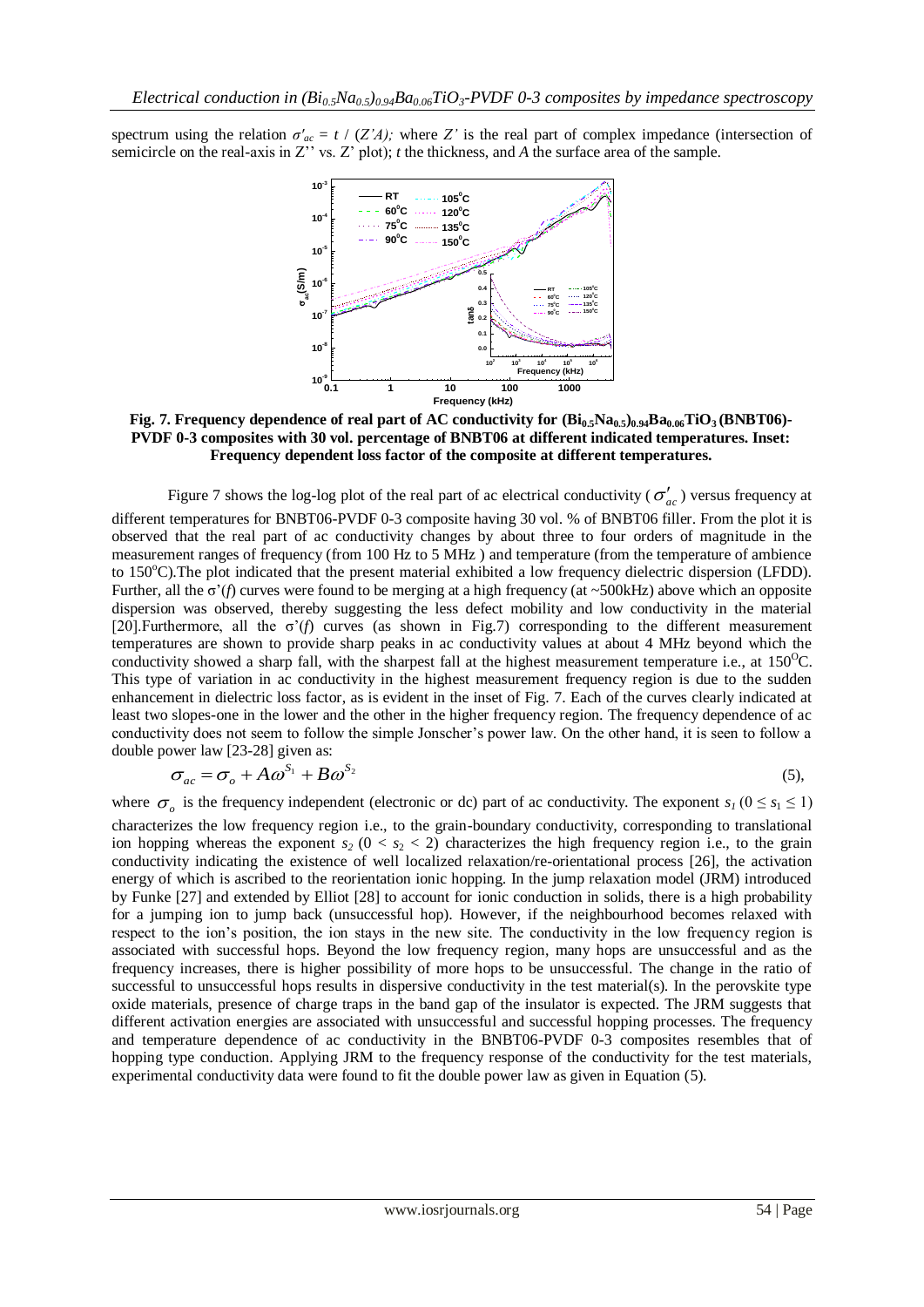

**Fig. 8. (a)-(c) Variation of log of the real part of ac conductivity with inverse absolute temperature for (Bi0.5Na0.5)0.94Ba0.06TiO3 (BNBT06)-PVDF 0-3 composites having (a) 10, (b) 20 and (c) 30 vol. percentages of BNBT06 at different indicated frequencies.**

Figure 8(a)-(c) shows the ln(ζ'ac) *vs.*1000/*T* plots for the three compositions i.e.,10, 20, and 30 volume percentage of BNBT06 at 100 Hz,1kHz, and 10kHz. It is observed from these plots that in the low temperature regime, ac conductivity of all the compositions increased with increase in frequency, however a bit slowly, thereby indicating dispersion of conductivity with frequency. With increase in temperature, dispersion in conductivity narrowed down and all the curves for different frequencies appeared to merge at high temperatures, although they didn't merge completely. The activation energy for conduction was obtained using the Arrhenius relationship:

$$
\sigma_{ac} = \sigma_o \exp(-E_a / k_B T) \tag{6a}
$$

whence  $ln(\sigma_{ac}) = ln(\sigma_{o}) - E_{a}/k_{B}T$ 

 $/k_B T$  6(b) The slope of the linear least-squares-fit of the conductivity data to Eq. 6(b) gives the value of the apparent activation energy, *Ea*. The ac activation energies were calculated in two different temperature regions at different frequencies using the Arrhenius relation (Eq. 6) and the values are given in the Table 1. It is observed that ac conductivity-based activation energy calculated at higher frequencies is lower than that at lower ones in the same temperature range for all the compositions, especially for the composite having 30 volume % of the ceramic filler. The conductivity-based activation energies for BNBT06-PVDF 0-3 composites having 10 and 20 vol. percentages of BNBT06 are found to be in the limiting range of 0.042-0.138 eV and 0.055-0.177 eV in the lowest and highest ranges of frequency measurement, respectively, as reported in Table 1. Further, the ac conductivities for these compositions have comparatively larger values at higher temperatures than those at lower ones. It is due to the fact that when the temperature is increased, the mobility of polymer chain is enhanced and the fraction of free volume in the polymer composite increases. Accordingly, oxygen vacancies get enhanced in the modified ceramics. Hence, the fraction of free volume in the polymer composite facilitates the translational motion of charge carriers and hence higher values of activation energies of the conduction process in the higher temperature range for all the composite samples. However, the conductivity based activation energies for the other two compositions (having. 10 and 20 volume % of the ceramic filler) do not seem to be very reliable and useful for analysis based on them in the sense that these composites have exhibited very high order of magnitudes of resistivity, as indicated in Fig. 3(a) and 3(b). This is due to the fact that at low frequencies the overall conductivity is due to the mobility/transportation of charge carriers over long distance rather than from relaxation/ orientational mechanism in which case the charge mobility/transportation is restricted to only the nearest neighbouring lattice sites. The merger of the conductivity curves in the higher temperature region results with the release of space charge, thereby endorsing the results derived from the Complex Impedance Spectroscopic analyses. In the low temperature region (60  $^{\circ}$ C -120 $^{\circ}$ C), the activation energies for BNBT06-PVDF 0-3 composites with (a) 10, (b) 20 and (c) 30 vol. percent of BNBT06 measured at 1 kHz are in the range of 0.028-0.146 eV. In this region, conductivity is almost independent of temperature and this low value of activation energy corresponds to the intrinsic conduction in the test material system. The activation energies ~0.298-0.452eV in the higher temperature region  $(135-150^{\circ}\text{C})$  thus showed a sharp increase with an increase in temperature, thereby suggesting that the conductivity may be the result of defects and associated charge carriers of metal ions such as  $Na^+$ ,  $Bi^{3+}$ , and  $Ba^{2+}$  in the ceramic phase of the composite. At higher sintering temperatures, bismuth ions are the first to get evaporated and thereby oxygen vacancies are created for charge neutralization. Defects such as bismuth  $V_{bi}^{**}$  and oxygen vacancies  $V_o^{**}$  are considered to be the most mobile charges and play an important role in polarization fatigue and conduction [25]. The enhancement in conductivity with temperature may be considered on the basis that within the bulk, the oxygen vacancies due to the loss of oxygen (usually created during sintering) allow the charge compensation process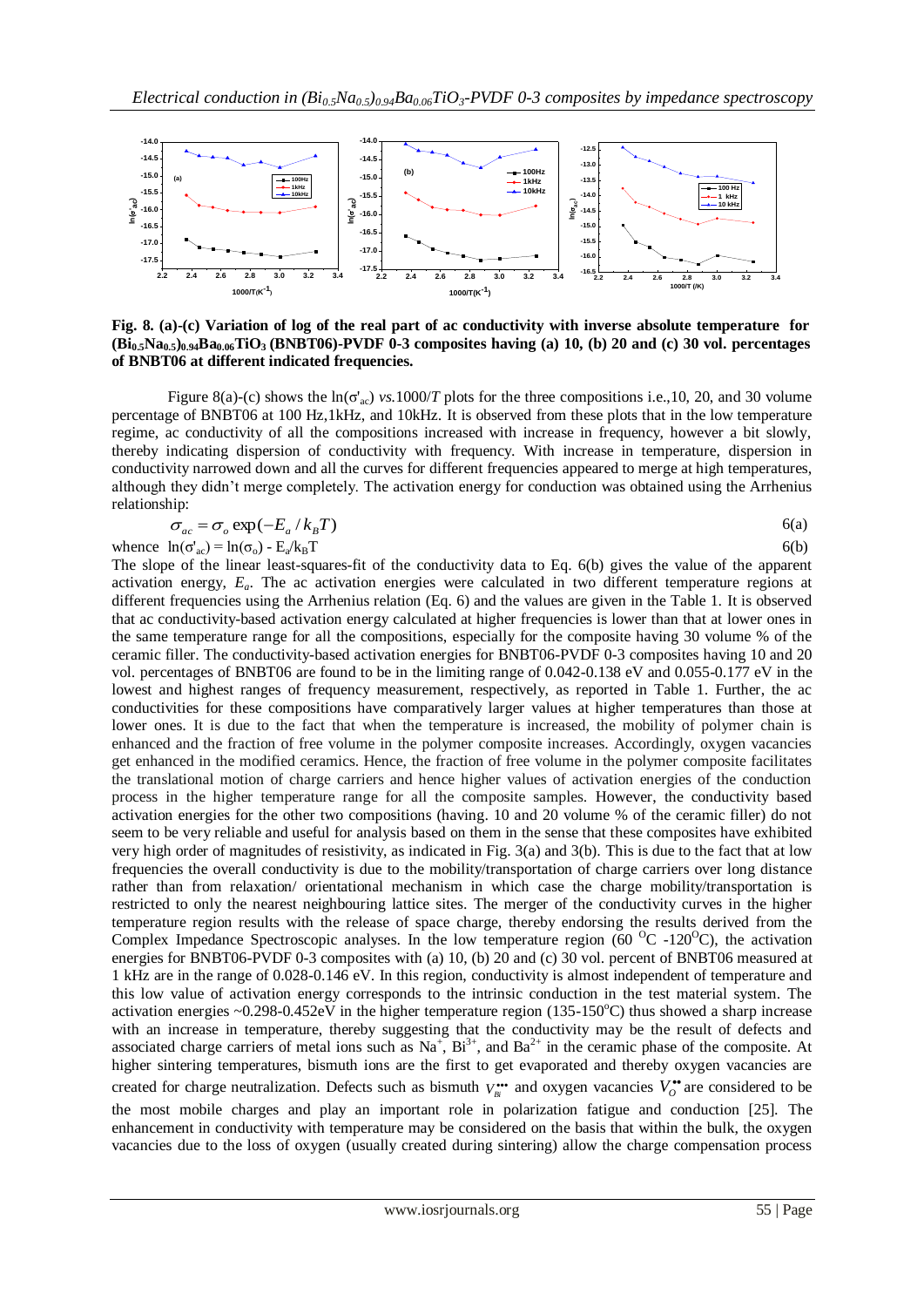following the Kröger-Vink equation [25]:  $O_{\rho} \to \frac{1}{2}O_2 \uparrow +V_{\rho}^{\bullet\bullet}+2e^{-1}$  to occur, thereby showing that free electrons are left behind in the process, making the materials n-type.

**TABLE 1. AC Conductivity based activation energy for (Bi0.5Na0.5)0.94Ba0.06TiO3 (BNBT06)-PVDF 0-3 composites having 10, 20 and 30 vol. percentages of BNBT06 at different indicated frequencies in the low and high temperature ranges.**

| and men winperature ranges. |                                           |                                                                         |       |                                                                     |          |                                    |
|-----------------------------|-------------------------------------------|-------------------------------------------------------------------------|-------|---------------------------------------------------------------------|----------|------------------------------------|
| Volume                      | Conductivity based activation energy (eV) |                                                                         |       |                                                                     |          |                                    |
| fraction                    | $100$ Hz                                  |                                                                         | 1 kHz |                                                                     | $10$ kHz |                                    |
| $(\%)$ of the               | $60^{\circ}$ C-120 $^{\circ}$ C           | $135^{\circ}$ C-150 <sup>o</sup> C 60 <sup>o</sup> C-120 <sup>o</sup> C |       | $135\,^{\circ}$ C-150 $^{\circ}$ C 60 $^{\circ}$ C-120 $^{\circ}$ C |          | $135\,^{\circ}$ C-150 $^{\circ}$ C |
| filler                      |                                           |                                                                         |       |                                                                     |          |                                    |
| 10                          | 0.042                                     | 0.248                                                                   | 0.028 | 0.298                                                               | 0.055    | 0.138                              |
| 20                          | 0.055                                     | 0.149                                                                   | 0.043 | 0.191                                                               | 0.117    | 0.177                              |
| 30                          | 0.135                                     | 0.543                                                                   | 0.146 | 0.452                                                               | 0.138    | 0.306                              |



**Fig. 9 Temperature dependence of low and high frequency hopping parameters (** $s<sub>I</sub>$  **and**  $s<sub>2</sub>$ **) for (Bi0.5Na0.5)0.94Ba0.06TiO3 (BNBT06)-PVDF 0-3 composites with 30 vol. percentage of BNBT06, between in**  the temperature range of  $120^{\circ}$ C-150<sup>°</sup>C.

Figure 9 shows the temperature–dependent variations of the exponents, (*s<sup>1</sup>* and *s2*) for BNBT06-PVDF 0-3 composite having 30 vol. percent of BNBT06 filler between 120-150 $^{\circ}$ C. In the present work,  $s<sub>l</sub>$  represents the exponent evaluated between the frequency limits of 100Hz to 54kHz and *s<sup>2</sup>* has been evaluated between 64kHz and 1 MHz. From the plots it is manifested that  $s<sub>l</sub>$  assumes a maximum value ~0.607 at 135<sup>o</sup>C and  $s<sub>2</sub>$ assumes a maximum value  $\sim$ 1.113 at the same temperature for the given composition. Due to localization of charge carriers, formation of polarons takes place and the hopping conduction may occur between the nearest neighbouring sites. The value of  $s<sub>l</sub>$  first increases with temperature up to 135 $^{\circ}$ C and then decreases. The nature of conduction has a remarkable relationship with these slopes [28, 31]. For small polaron hopping conduction, the value of *s* increases with temperature, while for large polaron hopping conduction *s* decreases with temperature [32]. Here, the value of  $s<sub>l</sub>$  first increases because of the dominance of small polaron hopping mechanism [30]. After 135°C, the slope decreases because of large polaron hopping mechanism (because the mobility of large polarons is proportional to  $T^{-1/2}$ ). Small polaron formation takes place in those materials whose conduction band belongs to the incomplete "*d*" or "*f*" orbital [30]. In the present case,  $Ti^{3+}$  may be assumed to be present in the test composite samples due to the reduction of  $Ti^{4+}$  of the BNBT06 ceramic constituent into  $Ti^{3+}$ , thereby creating incomplete "*d*" orbital which may possibly be responsible for the small polaron formation. These polaronic states may be thermally dissociated and the residual carriers can form a large polaron due to the interaction with the positive ions in the lattice. The small polaron hopping mechanism is a thermally activated one. Thus as temperature increases, conductivity increases and *s<sup>1</sup>* increases. But as the temperature exceeds 135°C, charge carriers trapped in the potential well can form large polarons. These large polarons are easily scattered by the ions and phonons in the material. Thus, the change in conductivity  $(\Delta \sigma'_{ac})$  with increase in temperature decreases i.e., *s<sup>1</sup>* decreases with an increase in temperature. Since the trapped carrier of a large polaron extends over multiple sites, the carrier can continuously adjust to the alternations of the atomic positions and thereby move between sites coherently [33]. Hence, the conductivity increases with the increase in temperature. The value of  $s_2$  has also a decreasing trend with increase in temperature beyond  $135^{\circ}$ C. A similar explanation to the temperature-dependent variations of *s2,* as for *s1,* also holds good. In the light of the resulting frequency- and temperature-dependent ac conductivity data for  $(Bi_{0.5}Na_{0.5})_{0.94}Ba_{0.06}TiO_3$  (BNBT06)-PVDF 0-3 composites, it may be inferred that the JRM for the hopping of charge carriers seems to hold good in the entire frequency range for the test material system.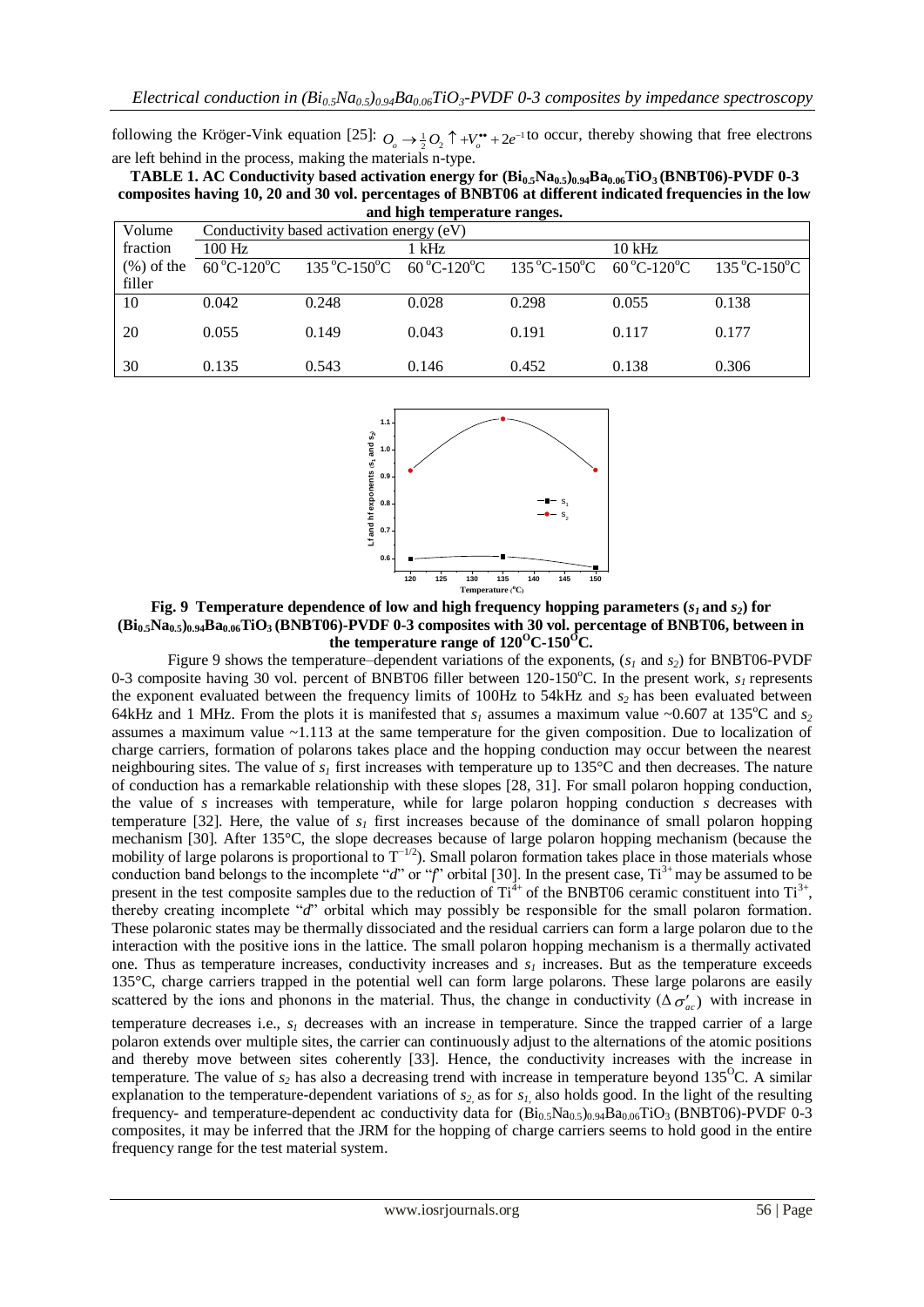#### **IV. CONCLUSION**

The present work describes the mechanism of the conduction processes in  $(Bi_{0.5}Na_{0.5})_{0.94}Ba_{0.06}TiO_3$ (BNBT06)-PVDF 0-3 composites by the use of impedance and electric modulus spectroscopic techniques. Xray diffraction data confirmed the formation of phase pure compounds in all the compositions. SEM micrographs showed that the particle distribution in the grains is not strictly homogeneous. Some areas of agglomeration of particles in the grains are also seen in the micrographs. EDAX patterns confirmed the presence of different constituent elements of the composite samples like Bi, Na, Ba, Ti, O, C, etc. Simultaneous use of complex impedance and electric modulus spectroscopic analyses in the composite samples in the frequency range 100 Hz-5 MHz over a wide temperature range 35°C-150°C indicated the presence of grain-boundary effect along with the bulk contribution, especially at higher temperatures, and also confirmed the presence of non-Debye type of multiple relaxations in the materials. Conduction mechanism in the material system is explained on the basis of Jump Relaxation hopping model of charge carriers. The electrical conductivity data as the function of temperature suggest the negative temperature coefficient of resistance behaviour of the test ceramic-polymer composites. The ac conductivity based activation energies for the test composite material system have also been estimated.

#### **Acknowledgement**

The authors gratefully acknowledge the financial support by the Department of Science and Technology, New Delhi under Grant No.SR/S2/CMP-017/2008.

#### **REFERENCES**

- [1] M. Goel, Recent developments in electroceramics: MEMS applications for energy and environment, *Ceramic International, 30(7),*  2004, 1147-1154.
- [2] C. Cui, R.H. Baughman, Z. lgbal, T.R. Kazmar, and D.K. Dalstrom, Improved piezoelectric ceramic/polymer composites for hydrophone applications, *Synthetic Metals, 85(1-3)*, 1997, 1391-1392.
- [3] C.J. Das, and D.K. Das-Gupta, Inorganic ceramic/polymer ferroelectric composite electrets, *IEEE Transactions on Dielectrics and Electrical Insulation, 3(5)*, 1996, 706-734.
- [4] M. Arbatti, X. Shan, and Z-Y Cheng, Ceramic–polymer composites with high dielectric constant, *Advanced Materials*, *19*, 2007, 1369–1372.
- [5] Z. Kutnjak, B. Vodopivec, D. Kuščer, M. Kosec, V. Bobnar, B. Hilczer, Calorimetric and dielectric study of vinylidene fluoridetrifluoroethylene-based composite, *Journal of Non-Crystalline Solids, 351(14-15)*, 2005, 1261-1265.
- [6] S.H. Xie, B.K. Zhu, X.Z. Wei, Z.K. Xu, and Y.Y Xu, Polyimide/BaTiO<sub>3</sub> composites with controllable dielectric properties, *Composites Part A - Applied Science and Manufacturing, 36(8),* 2005, 1152-1157.
- [7] T. Furukawa, K. Fujino, and E. Fukada, Electromechanical properties in the composites of epoxy resin and PZT ceramics, *Japanese Journal of Applied Physics, 15,* 1976, 2119–2129.
- [8] W.W. Clegg, D.F.L. Jenkins, and M.J. Chunningham, The preparation of piezoceramic–polymer thick films and their application as micromechanical actuators. *Sensors and Actuators A, 58*, 1997, 173–177.
- [9] W.K. Sakamoto, S. Shibatta-Kegesawa, D.H.F. Kanada, and D.K. Das-Gupta, Electrical properties of a composite of polyurethane and ferroelectric ceramics. *Journal of Materials Science, 33*, 1998, 3325–3329.
- [10] H.C. Pant, M.K. Patra, A. Verma, S.R. Vadera, and N. Kumar, Study of the dielectric properties of Barium Titanate–polymer composites. *Acta Materialia, 54*, 2006, 3163–3169.
- [11] L.A. Ramajo, M.M. Reboredo, and M.S. Castro, Characterisation of epoxy/BaTiO<sub>3</sub> composites processed by dipping for integral capacitor films (ICF). *Journal of Materials Science,* 42, 2007, 3685–3691.
- [12] T. Takenaka., A. Huzumi, T. Hata, and K. Sakata, Mechanical properties of (Bi, Na)1/2TiO3-based piezoelectric ceramics. *Silicates Industrials 7(8),* 1993, 136-142.
- [13] X.X. Wang, K.H. Lam, X.G. Tang, and H.L.W. Chan, Dielectric characteristics and polarization response of lead-free ferroelectric (Bi0.5Na0.5)0.94Ba0.06TiO3-P(VDF-TrFE) 0-3 composites, *Solid State Communications, 130(10),* 2004, 695-699.
- [14] K.H. Lam, X. Wang, and H.L.W. Chan, Piezoelectric and pyroelectric properties of  $Bi_{0.5}Na_{0.5}Na_{0.9}Ba_{0.06}TiO_3/P(VDF-TrFE)$  0-3 composites, *Composites. Part A – Applied Physics, 36(11)*, 2005, 1595-1599.
- [15] A. K. Roy, A. Singh, K. Kumari, K. AmarNath, A. Prasad, and K. Prasad, Electrical properties and ac conductivity of (Bi0.5Na0.5)0.94Ba0.06TiO<sup>3</sup> ceramic, *ISRN Ceramics*, *vol. 2012*, 2012, Article ID 854831, 10 pages.
- [16] R. Gerhardt, Impedance and dielectric spectroscopy revisited: distinguishing localized relaxation from long-range conductivity, *Journal of Physics and Chemistry of Solids, 55,* 1994, 1491–1506.
- [17] V.M. Mohan, W. Qiu, J. Shen, and W. Chen, Electrical properties of poly(vinyl alcohol) (PVA) based on LiFePO<sup>4</sup> complex polymer electrolyte films, *Journal of Polymer Research 17,* 2010, 143–150.
- [18] N.G. McCrum, B.E. Read, and G. Williams, *Anelastic and Dielectric Effects in Polymeric Solids* (Wiley & Sons, New York, 1967).
- [19] D.C. Sinclair, and A.R. West, Impedance and modulus spectroscopy of semiconducting BaTiO<sub>3</sub> showing positive temperature coefficient of resistance, *Journal of Applied Physics, 66*, 1989, 3850-3856.
- [20] D.C. Sinclair, and A.R. West, Effect of atmosphere on the PTCR properties of BaTiO<sub>3</sub> ceramics, *Journal of Materials Science*, 29, 1994, 6061-6068.
- [21] K. Sambasiva Rao, K. Varada Rajuluua, B. Tilak, and A. Swathi, Effect of Ba<sup>2+</sup> in BNT ceramics on dielectric and conductivity properties, *Natural Science 2 (4)*, 2010, 357-367.
- [22] M.C. Steil, F. Thevenot, and M. Kleitz, Densification of yttria‐stabilized zirconia: impedance spectroscopy analysis, *Journal of Electrochemical Society, 144,* 1997, 390-398
- [23] E. Placzek-Popko, J. Trzmiel, Z. Gumienny, E. Wojtyna, and J. Szatkowski, Impedance spectroscopy of Au-CdTe:Ga Schottky contacts *Acta Physica Polonica A, 114(5)*, 2008, 1279-1283